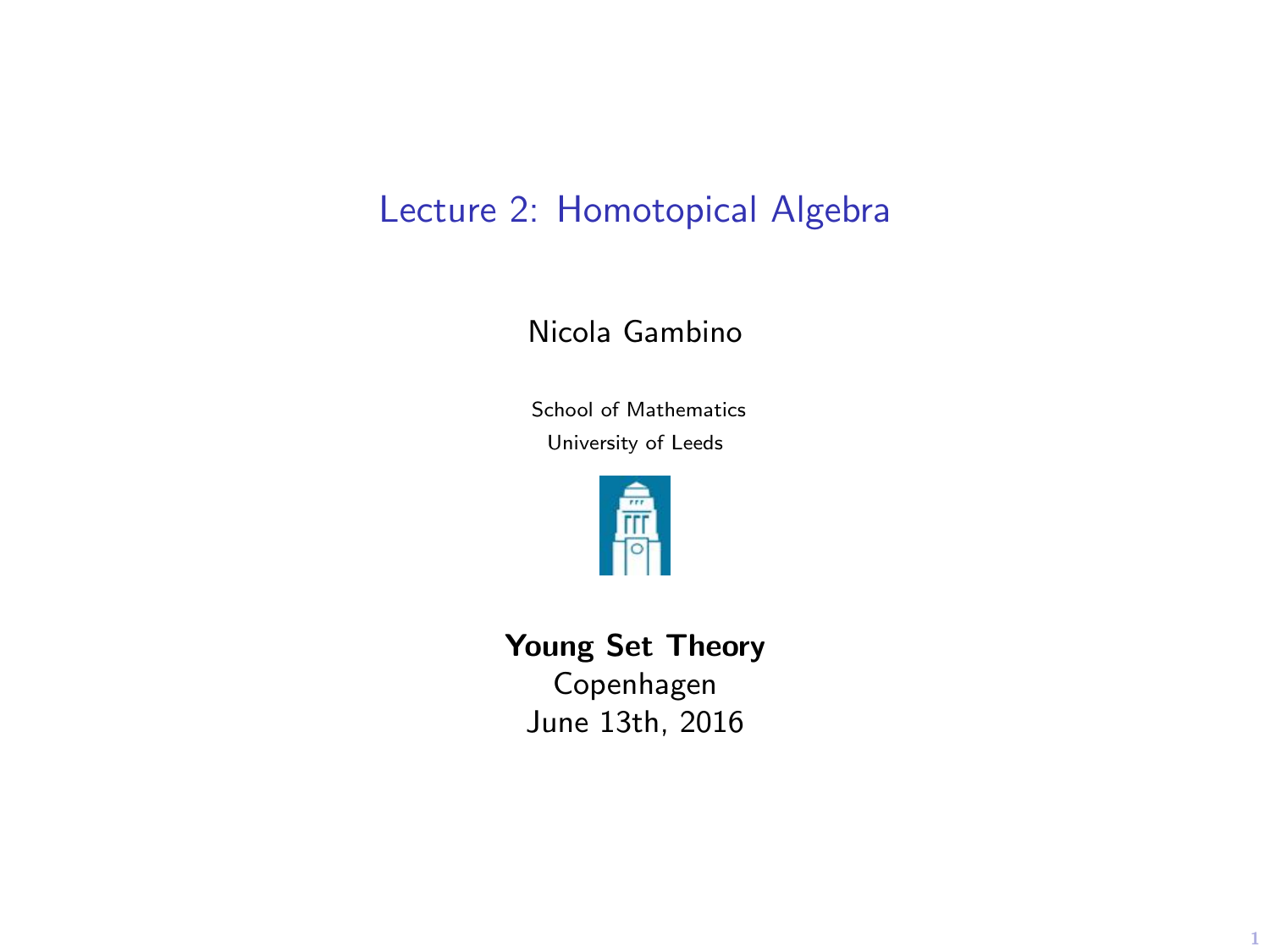# Homotopical algebra

#### Motivation

- $\triangleright$  Axiomatic development of homotopy theory
- $\blacktriangleright$  Addressing size issues in localizations

#### Key notion

 $\blacktriangleright$  Model category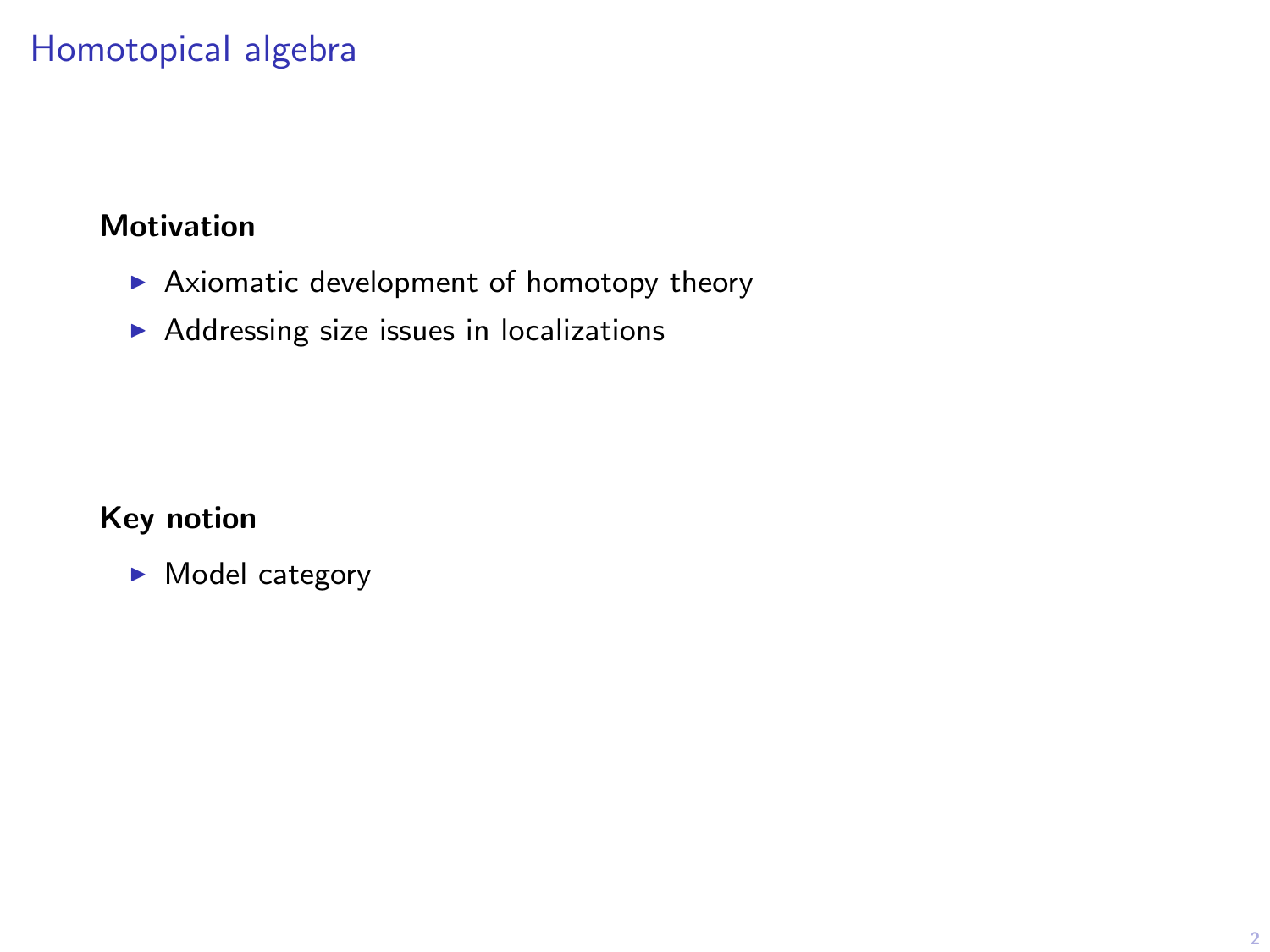# **Outline**

Part I: Model categories

Part II: Groupoids

Part III: Simplicial sets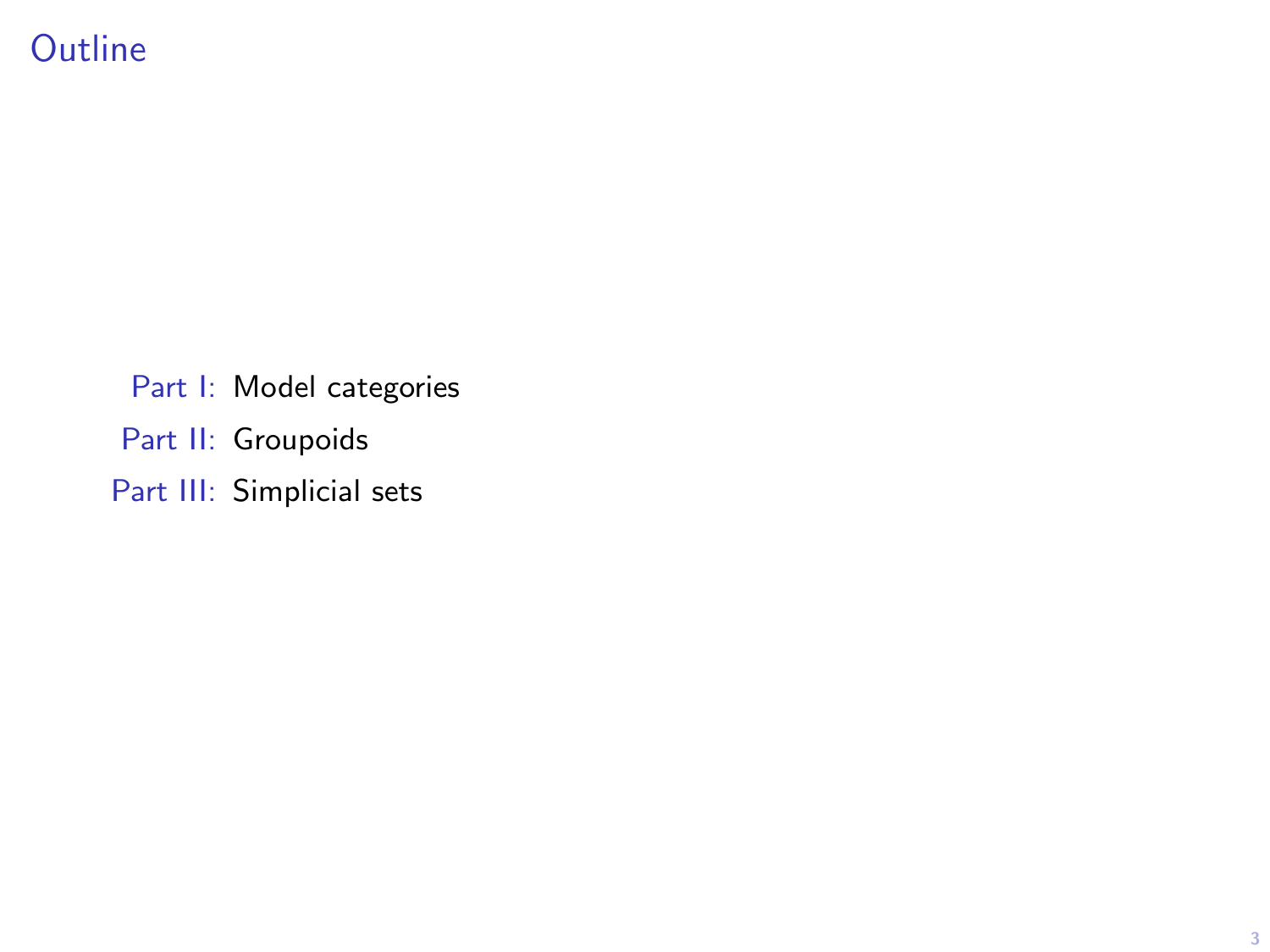Part I: Model categories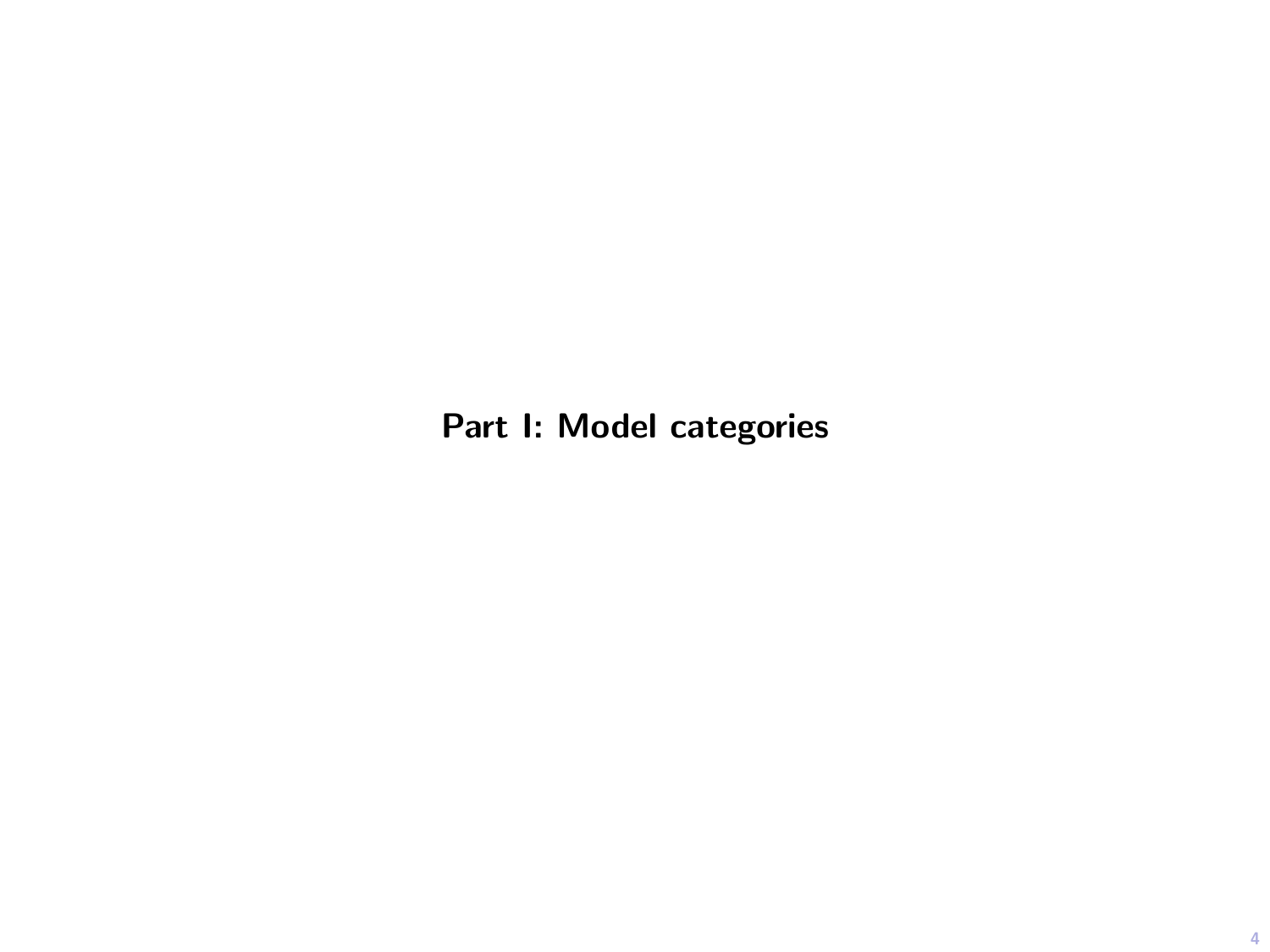## Lifting problems

Fix a category C.

**Definition.** Let  $p: B \to A$  and  $i: X \to Y$ .

 $\triangleright$  We say p has the right lifting property w.r.t. *i* if for every diagram



there exists a diagonal filler



**Notation:**  $i \pitchfork p$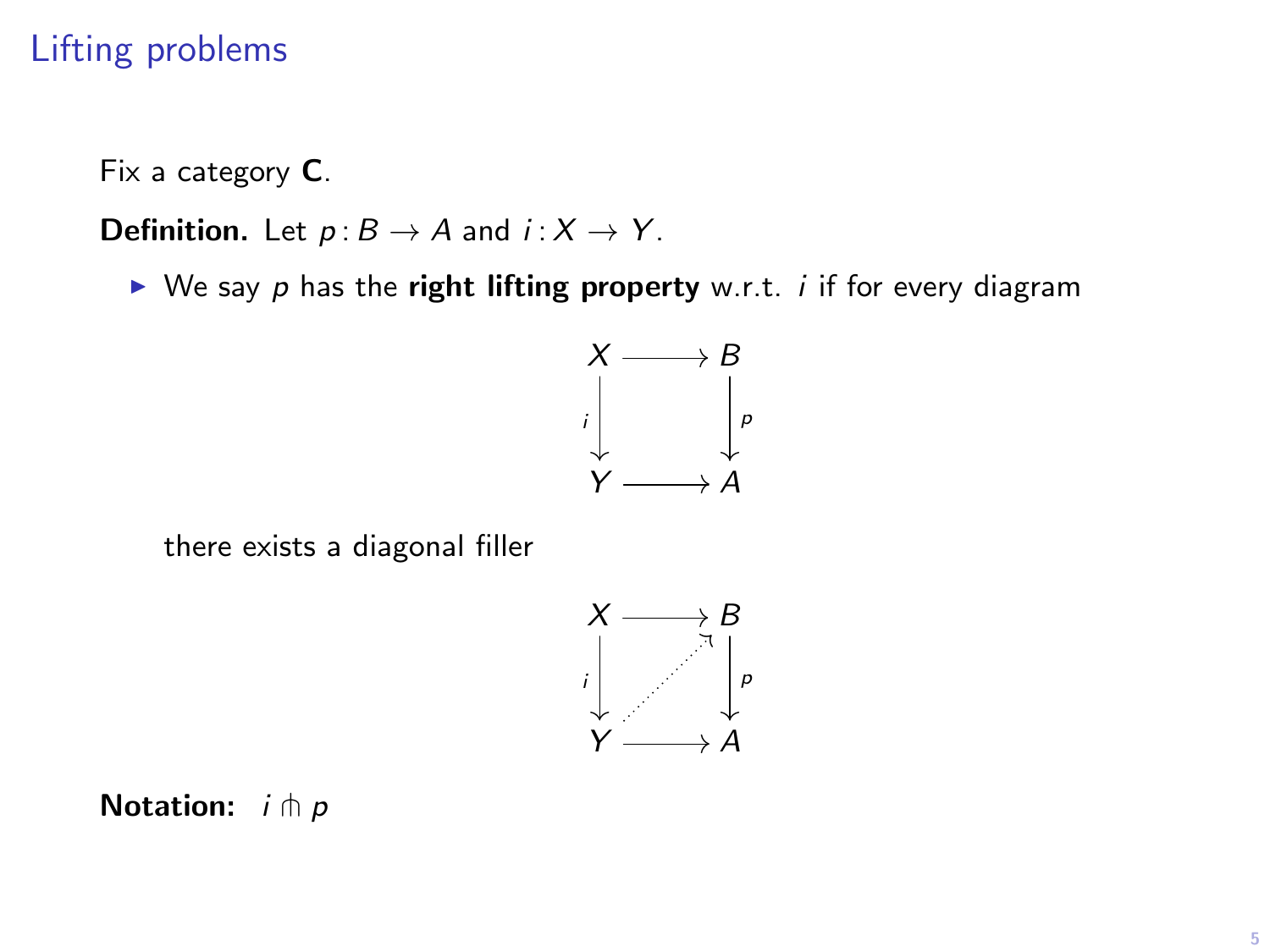### **Examples**

In Set, if i injective and p surjective then  $i \pitchfork p$ 



► In Top, a map  $p : B \to A$  is a Hurewicz fibration if  $i_X \pitchfork p$ 



for all X. The case  $X = \{*\}$  is a path-lifting property.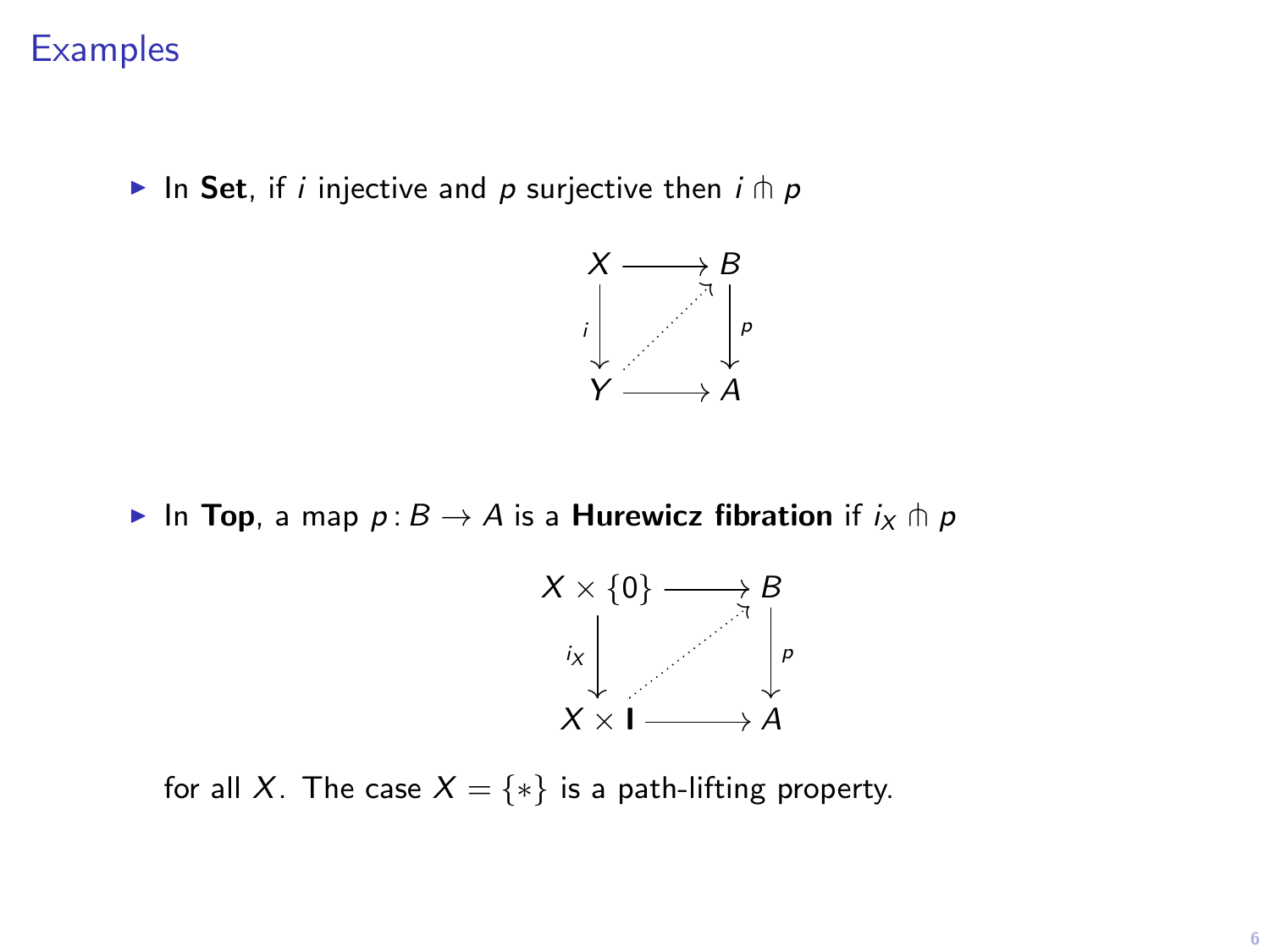#### Lifting problems: special cases

1. If  $A = 1$ , then we have an 'extension property' (cf. injective objects):



2. If  $X = 0$ , then we have a 'lifting property' (cf. projective objects):



Note. General case is a combination of these:

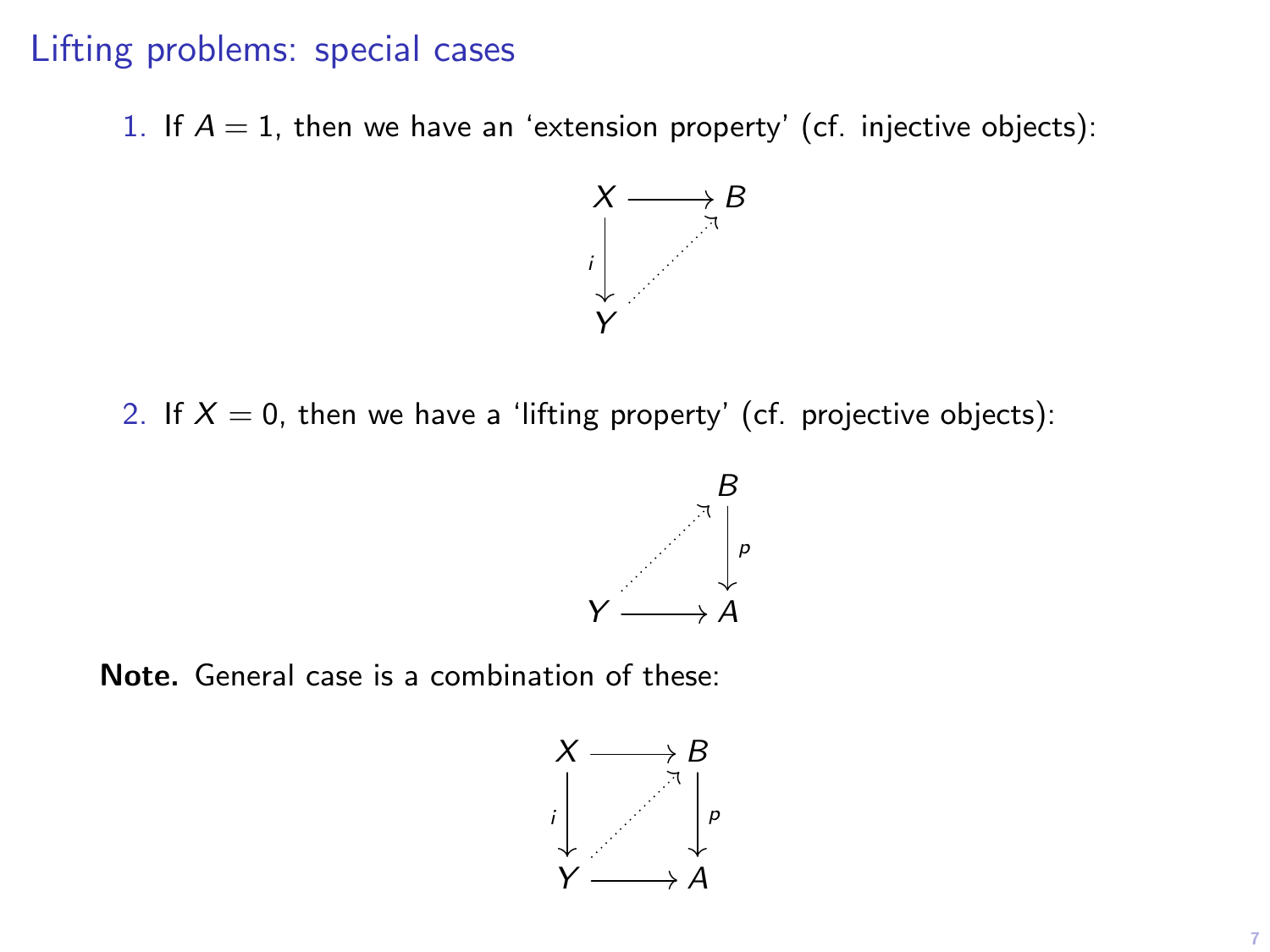### Weak factorisation systems

**Definition.** A weak factorisation system on C is a pair  $(L, R)$  of classes of maps such that:

- 1.  $\mathsf{L} = \{i \mid (\forall p \in \mathsf{R}) i \pitchfork p\}$
- 2. **R** = { $p | (\forall i \in L) i \pitchfork p$ }
- 3. Every  $f: X \rightarrow Y$  admits a factorisation



with  $i \in L$  and  $p \in R$ .

#### Example

 $\blacktriangleright$  (Inj, Surj) is a weak factorisation system on Set.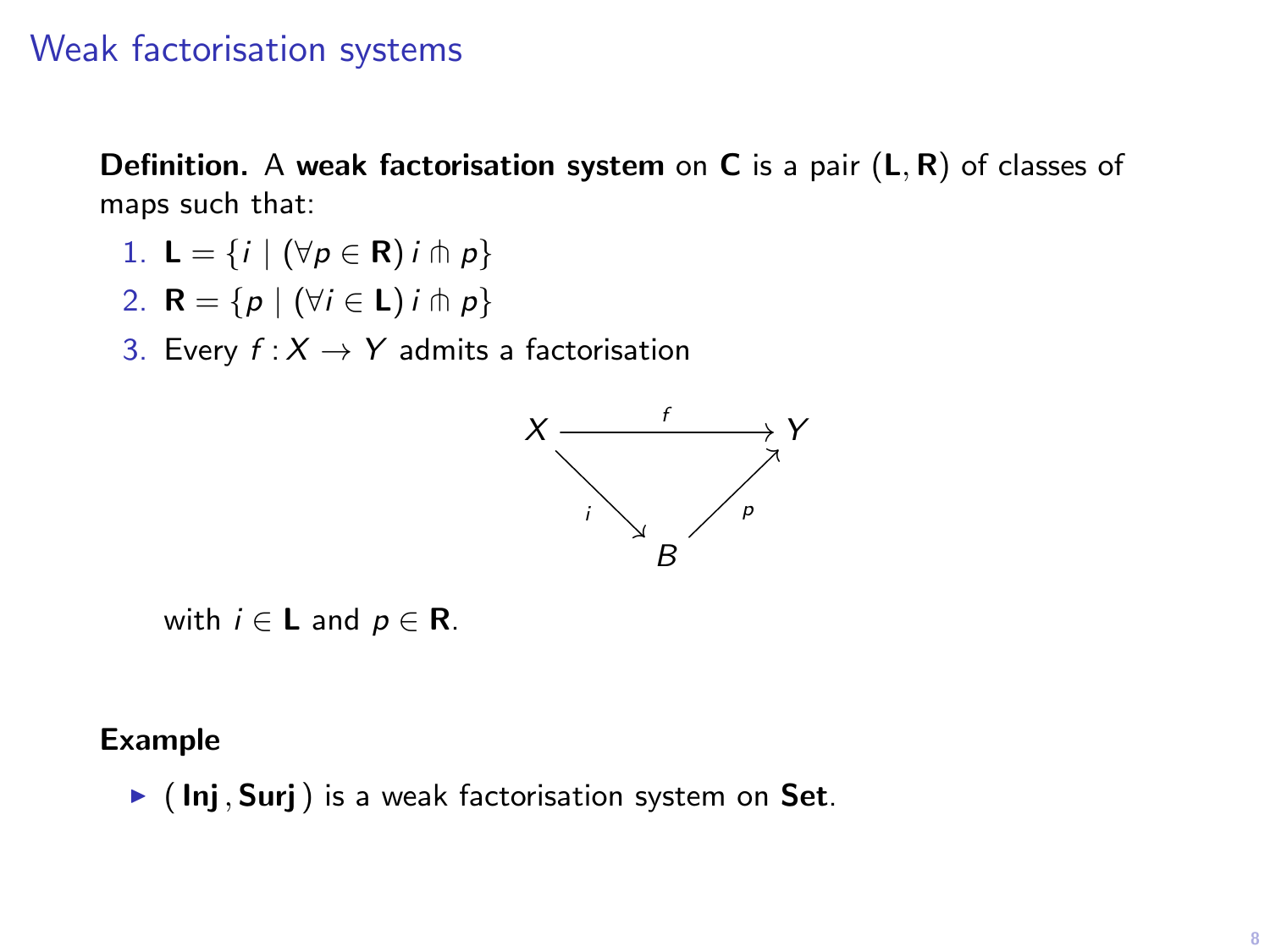### Model structures

Definition. A Model structure on C consists of three classes of maps,

 $(\mathsf{Weq}\,,\mathsf{Fib}\,,\mathsf{Cof})\,,$ 

such that

1. Weq satisfies 3-for-2, i.e. for all



if two out of  $f, g, h$  are in Weq, then so is the third.

- 2. (Weq ∩ Cof, Fib) is a weak factorisation system.
- 3. (Cof, Weq ∩ Fib) is a weak factorisation system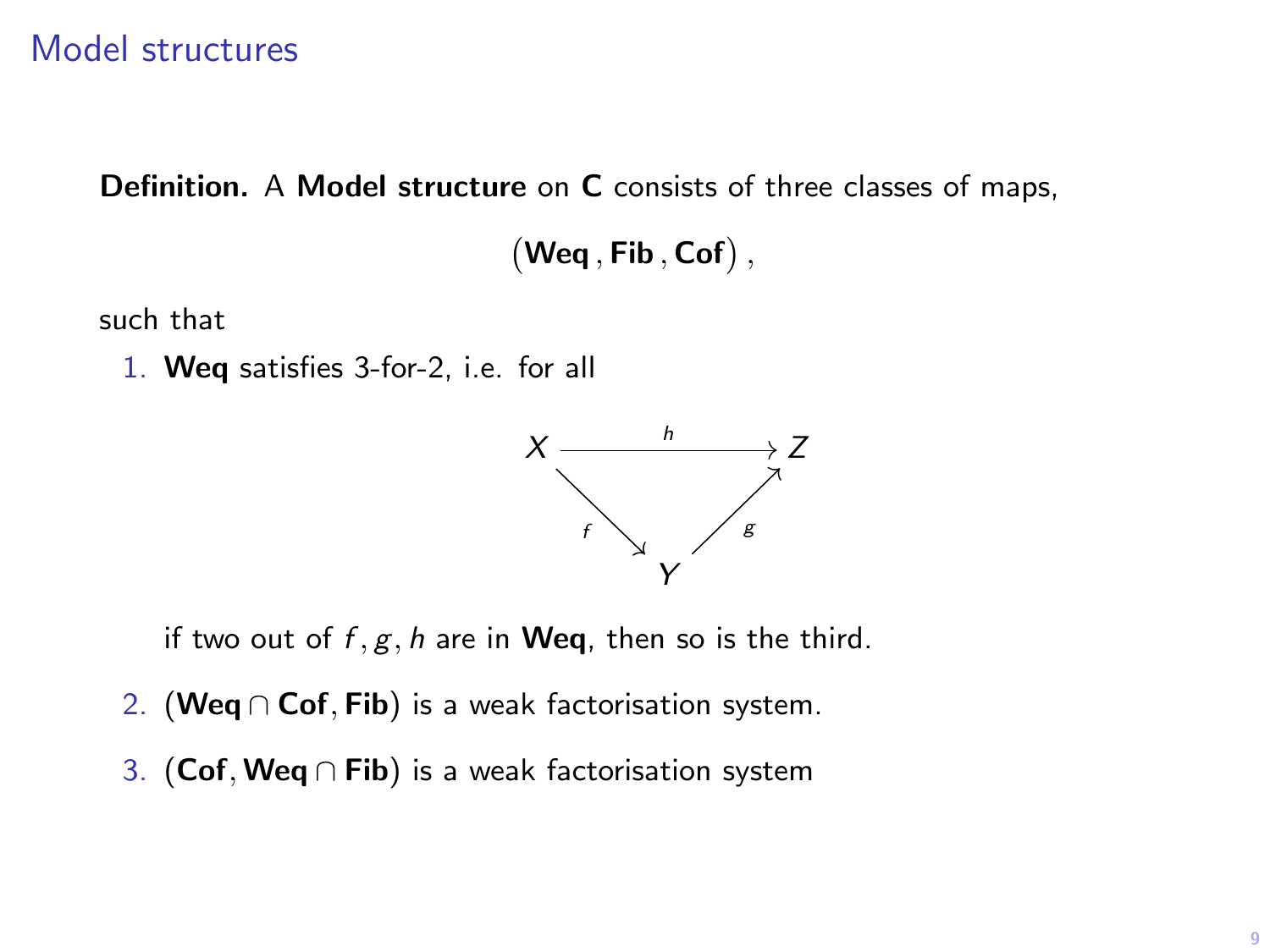## Model structures (II)

#### Examples

1. Any category C admits a model structure where

 $Weq = \{$  isomorphisms  $\}$ ,  $Fib = \{$  all maps  $\}$ ,  $Cof = \{$  all maps  $\}$ 

2. The category **Top** admits a model structure where  $Weq = \{$  homotopy equivalences  $\}$ , Fib =  $\{$  Hurewicz fibrations  $\}$ 

3. The category Top admits a model structure where

 $Weq = \{$  weak homotopy equivalences  $\}$ ,  $Fib = \{$  Serre fibrations  $\}$ 

**Terminology.** An object  $X \in \mathbb{C}$  is said to be

- **► fibrant** if  $X \rightarrow 1$  is in Fib
- ► cofibrant if  $0 \rightarrow X$  is in Cof.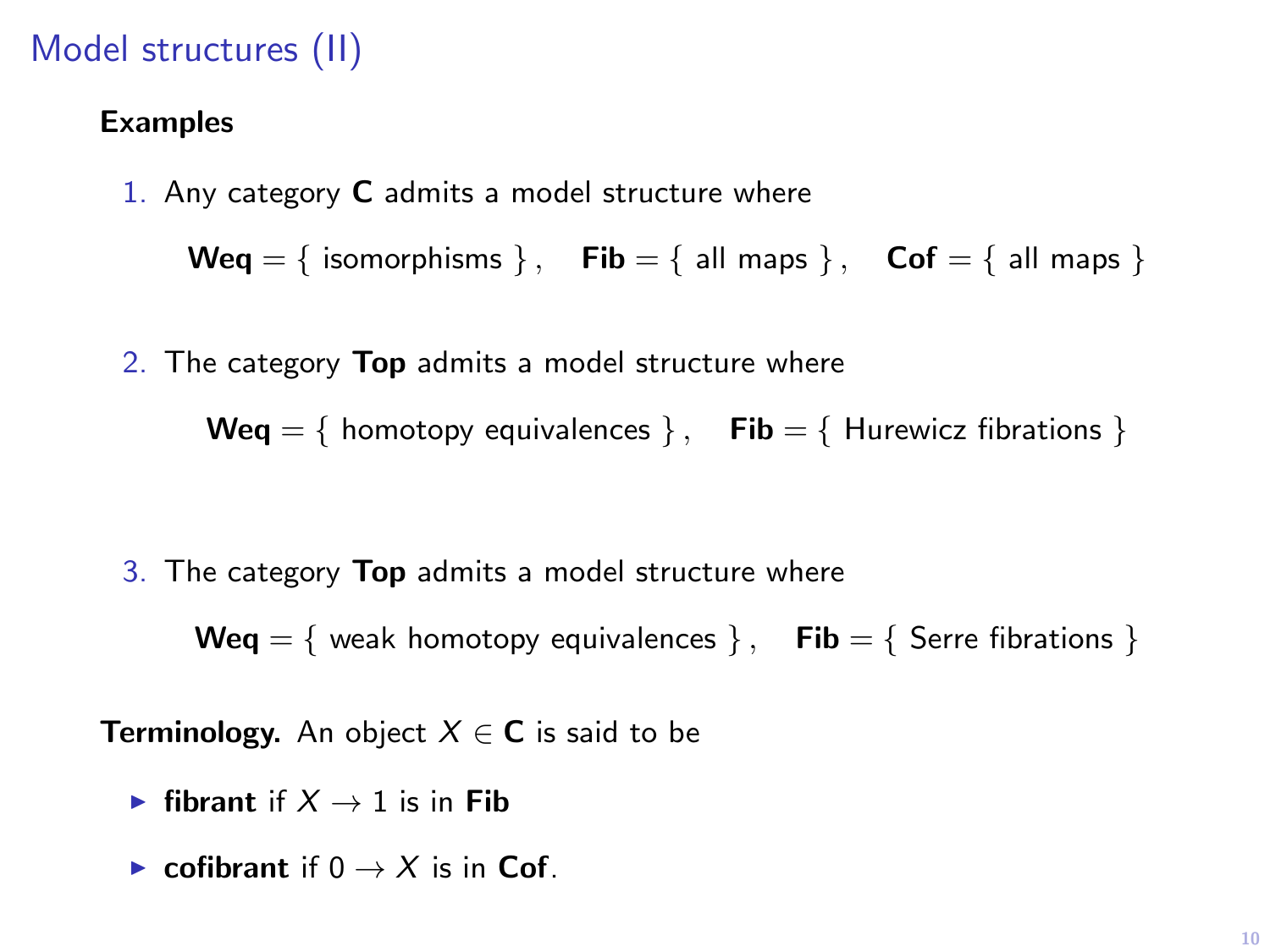#### Model structures: factorisations

**Remark 1.** Every  $f : X \rightarrow Y$  admits two factorisations



- 1.  $i \in \mathsf{Weq} \cap \mathsf{Cof}$ ,  $p \in \mathsf{Fib}$
- 2.  $i \in \mathsf{Cof}$ ,  $p \in \mathsf{Weq} \cap \mathsf{Fib}$

Example. The 'path object' factorisation



with  $r \in \mathsf{Weq} \cap \mathsf{Cof}$  and  $(s, t) \in \mathsf{Fib}$ .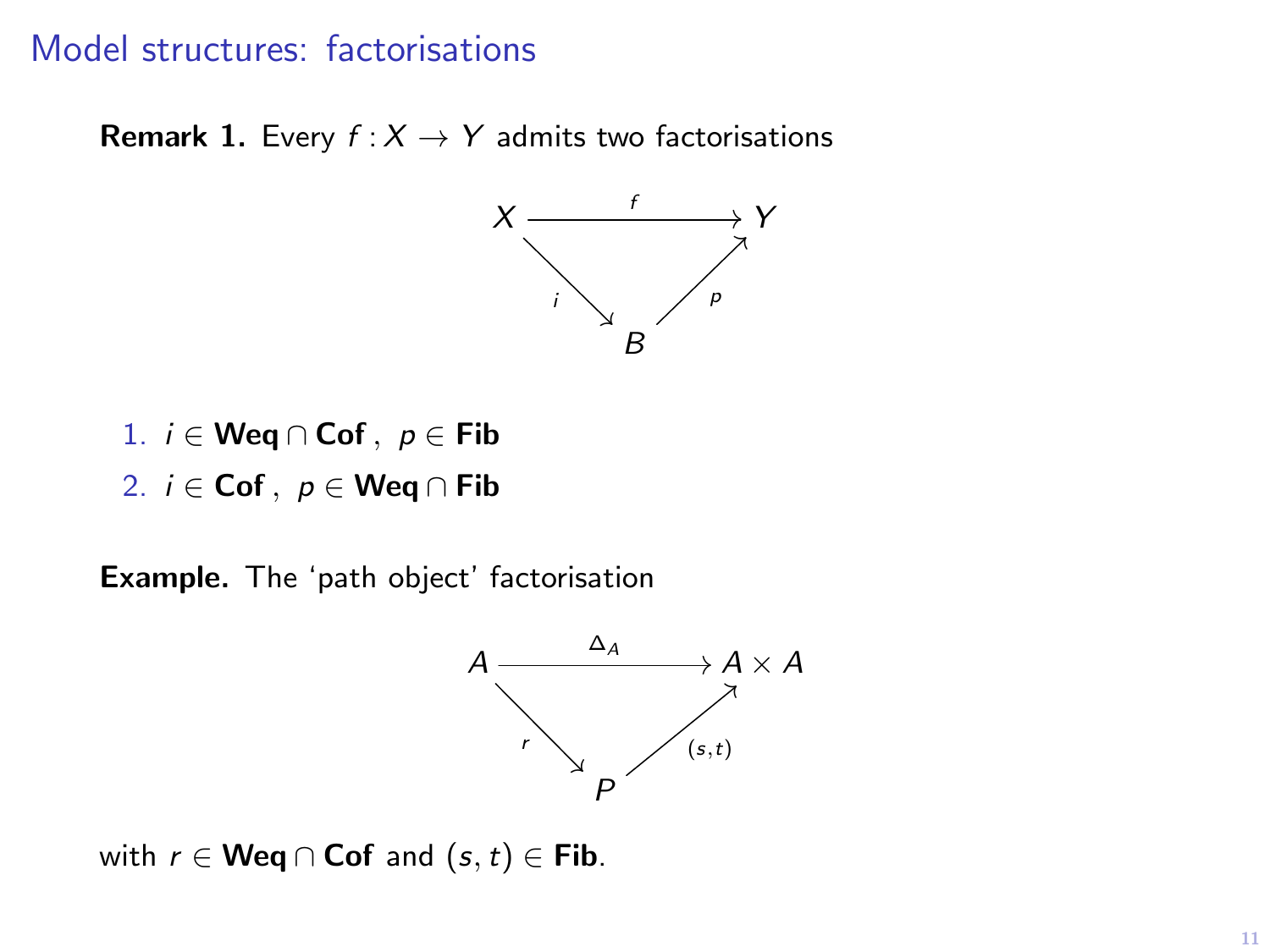### Model structures: lifting problems

Remark 2. We have diagonal fillers



in two cases:

- 1. *i* ∈ Weq ∩ Cof, *p* ∈ Fib
- 2.  $i \in \mathsf{Cof}$ ,  $p \in \mathsf{Weq} \cap \mathsf{Fib}$

Example. We have diagonal fillers for



for all  $p \in$  Fib.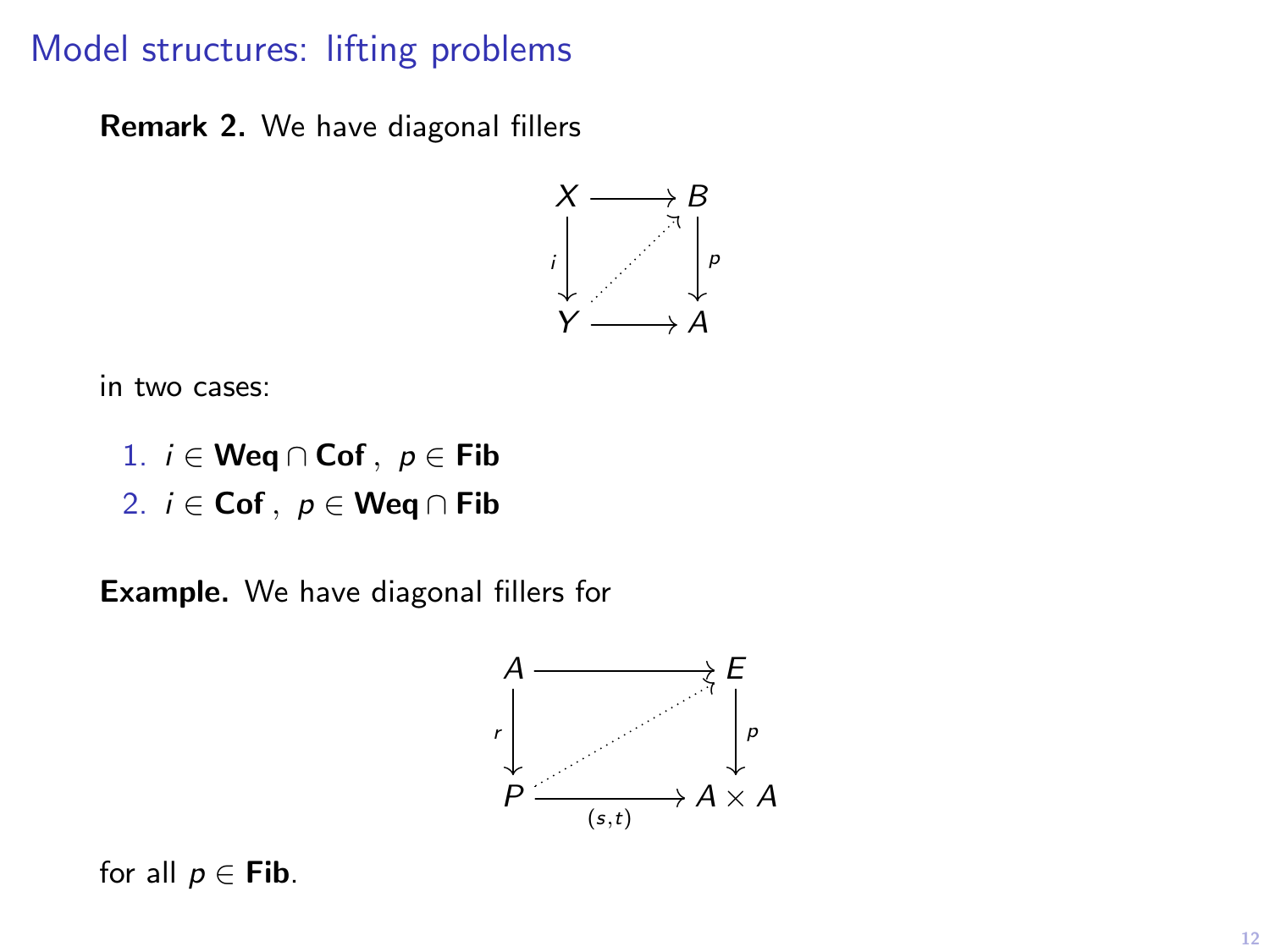Part II: Groupoids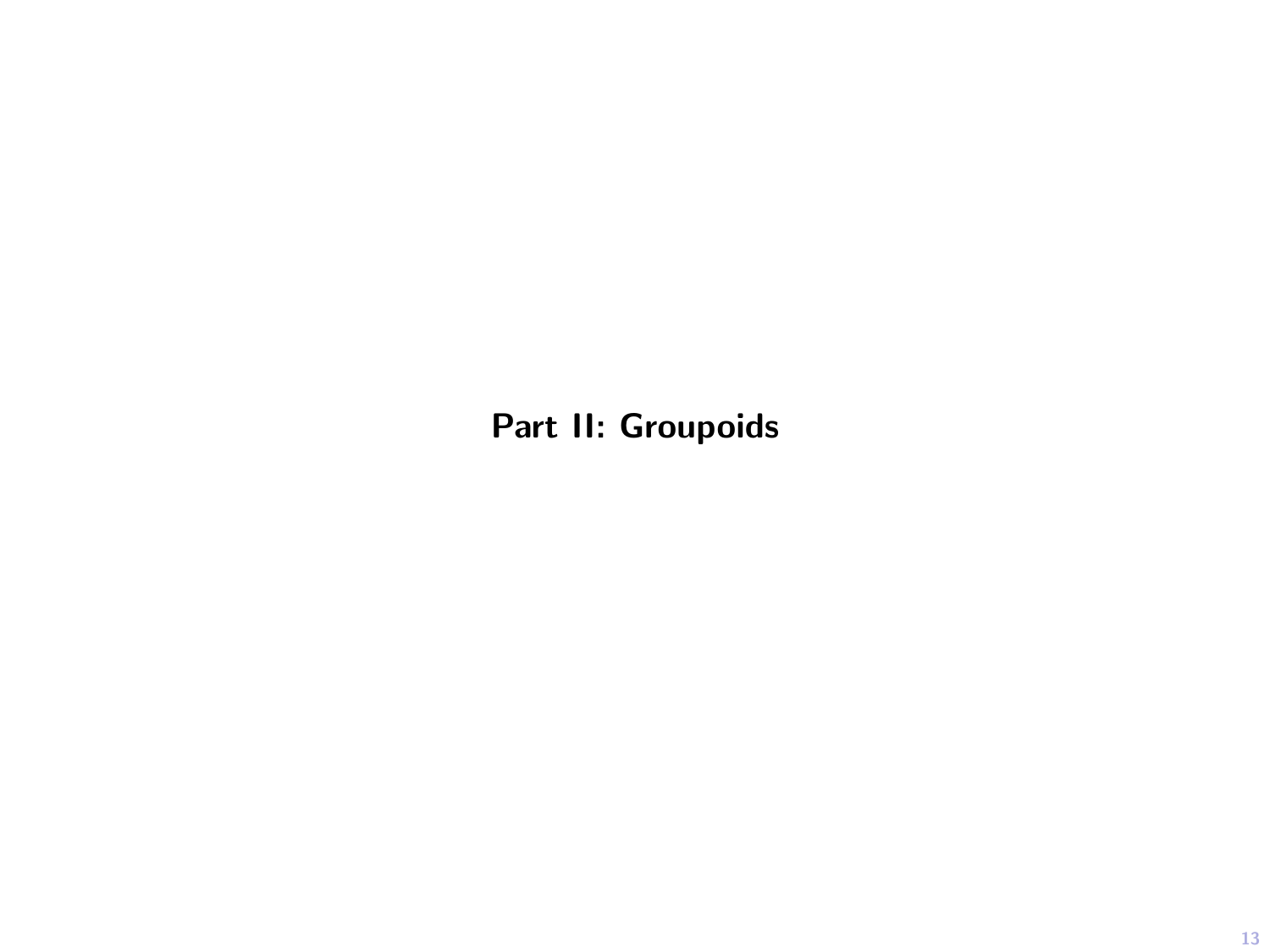## Example: groupoids

The category Gpd

- $\triangleright$  objects: groupoids, i.e. categories in which every arrow is invertible
- $\blacktriangleright$  maps: functors

Examples

- 1. Sets and bijections.
- 2. A group G is a groupoid with one object,  $*$ , and  $\mathsf{Map}(*, *) = G$ .
- 3. Every topological space has a fundamental groupoid,  $\Pi_1(X)$  of points and homotopy classes of maps.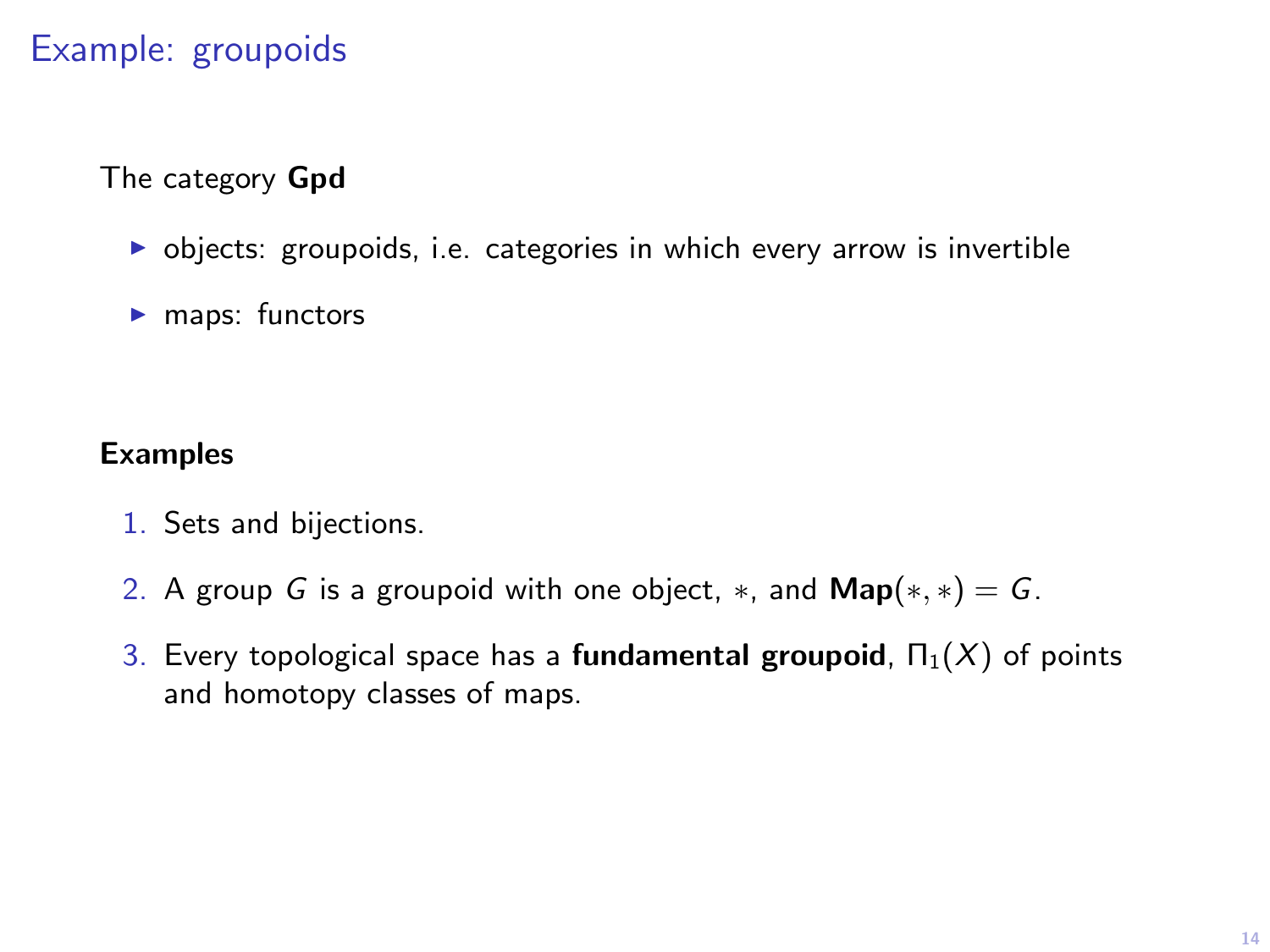### **Isofibrations**

**Definition.** A functor  $p: B \to A$  between groupoids is a **isofibration** if it has the following path lifting property:

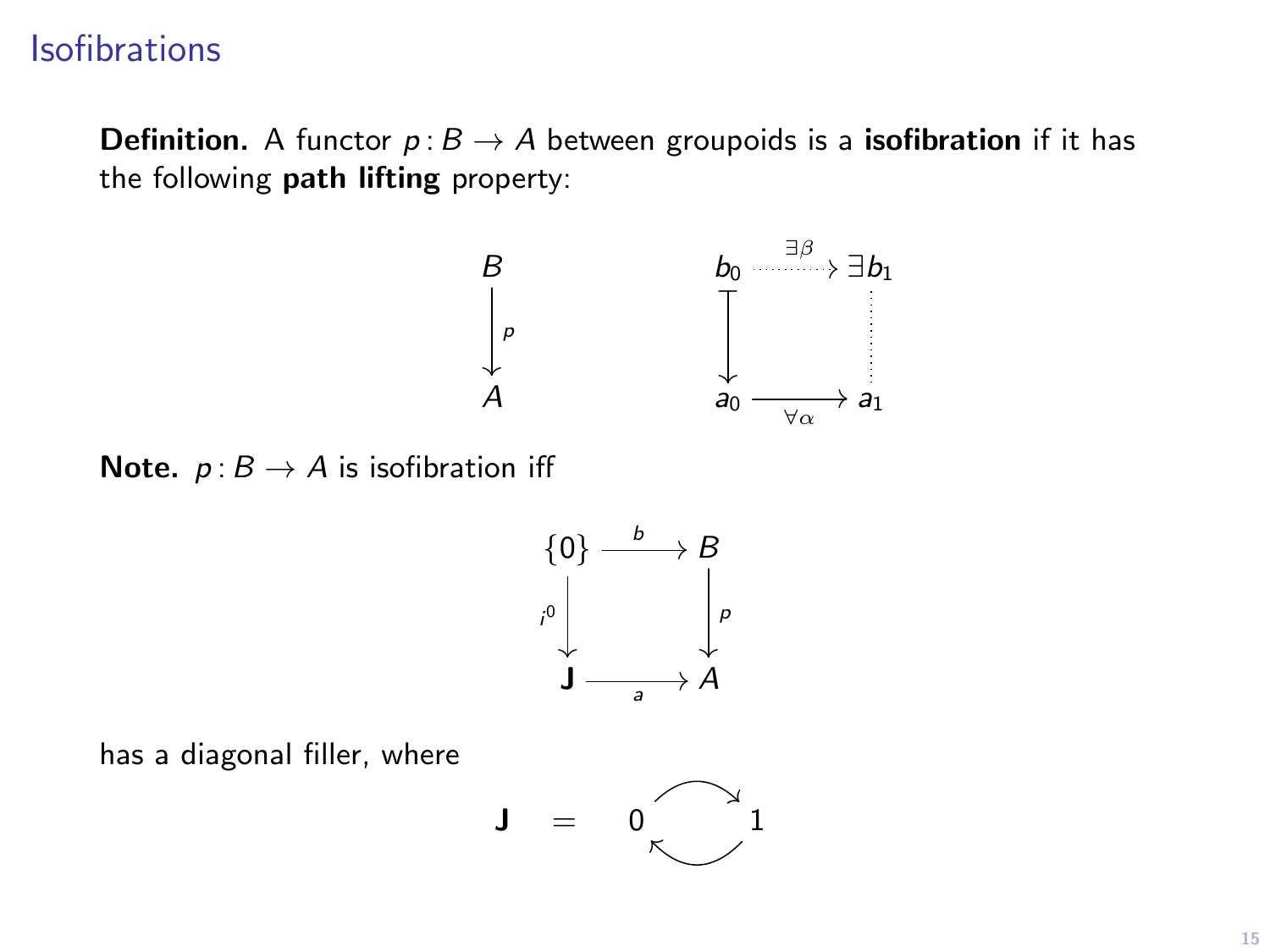### The model structure on groupoids

Theorem. The category Gpd admits a model structure

- $\triangleright$  Weg = equivalence of categories
- $\blacktriangleright$  Fib = isofibrations
- $\triangleright$  Cof = functors injective on objects

Note. The (Weq ∩ Cof, Fib)-factorisation of  $f : A \rightarrow B$  is given by

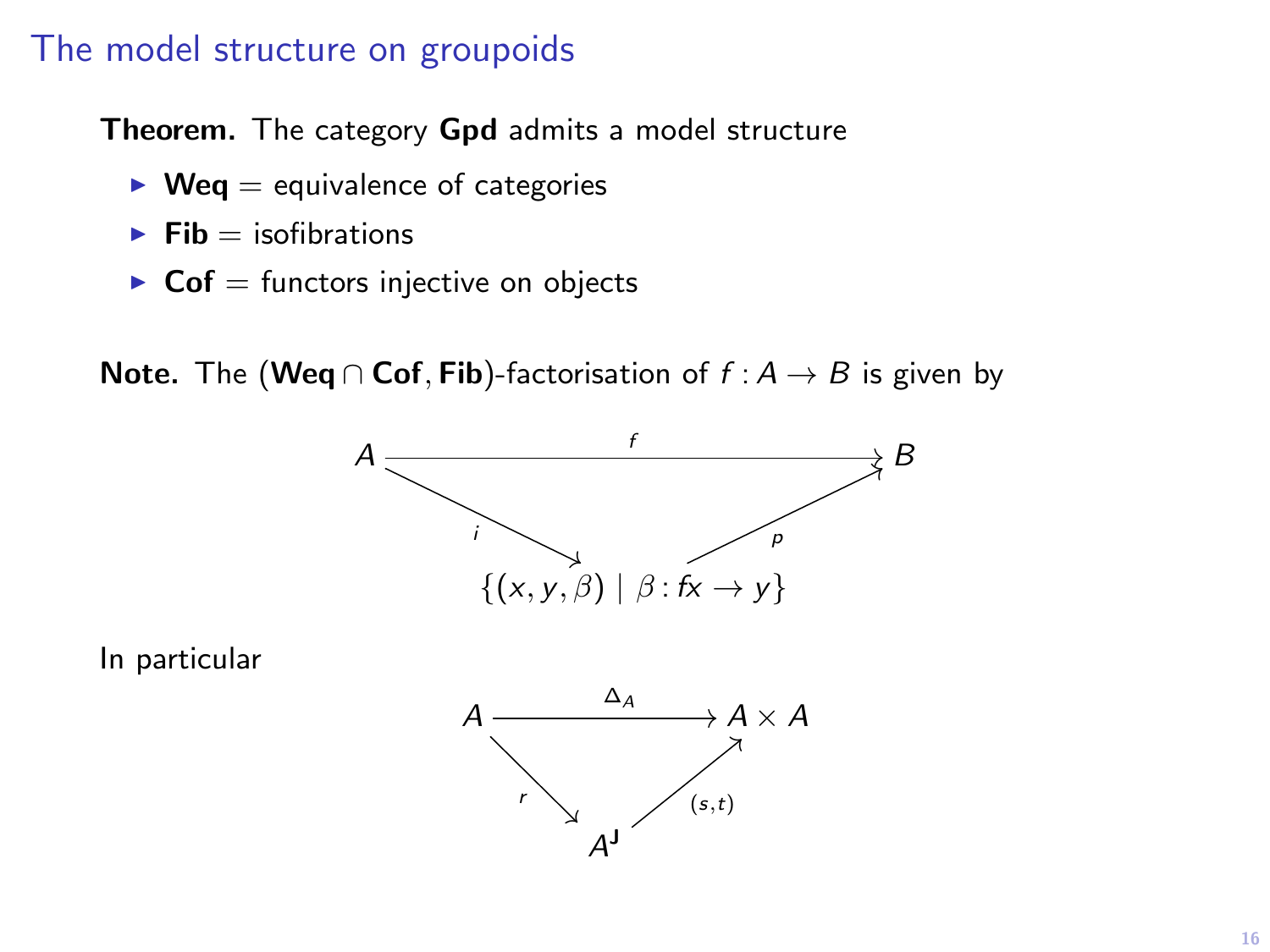## Part III: Simplicial sets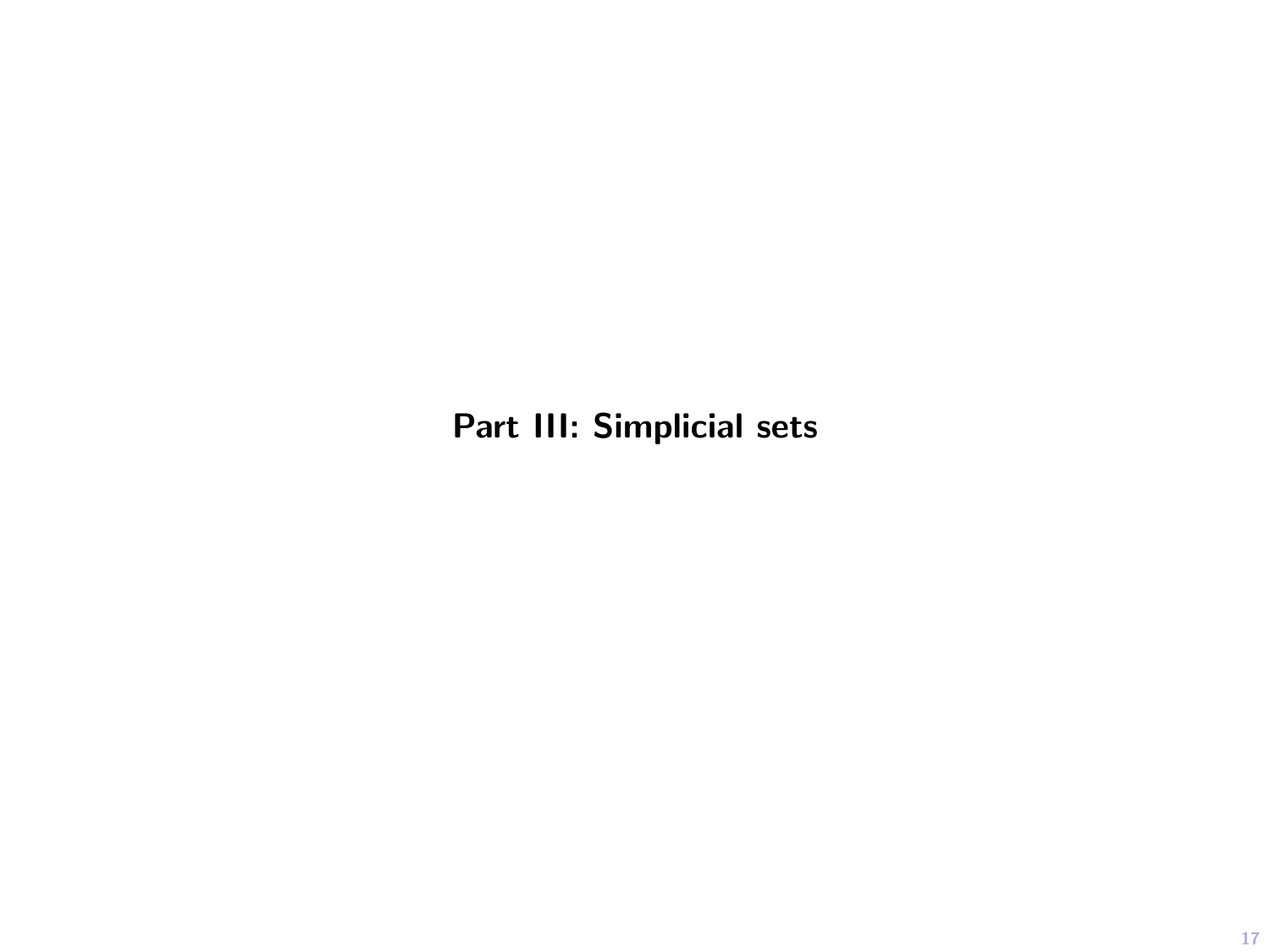## Simplicial sets

#### The simplicial category ∆ has

- bobjects:  $[n] = \{0 < \ldots < n\}$ , non-empty finite linear orders
- $\blacktriangleright$  morphisms: order-preserving functions

#### Definition. A simplicial set is a functor

$$
A: \quad \Delta^{\mathrm{op}} \quad \to \quad \mathbf{Set} \\ [n] \quad \mapsto \quad A_n
$$

The category SSet

- $\triangleright$  objects: simplicial sets
- $\blacktriangleright$  maps: natural transformations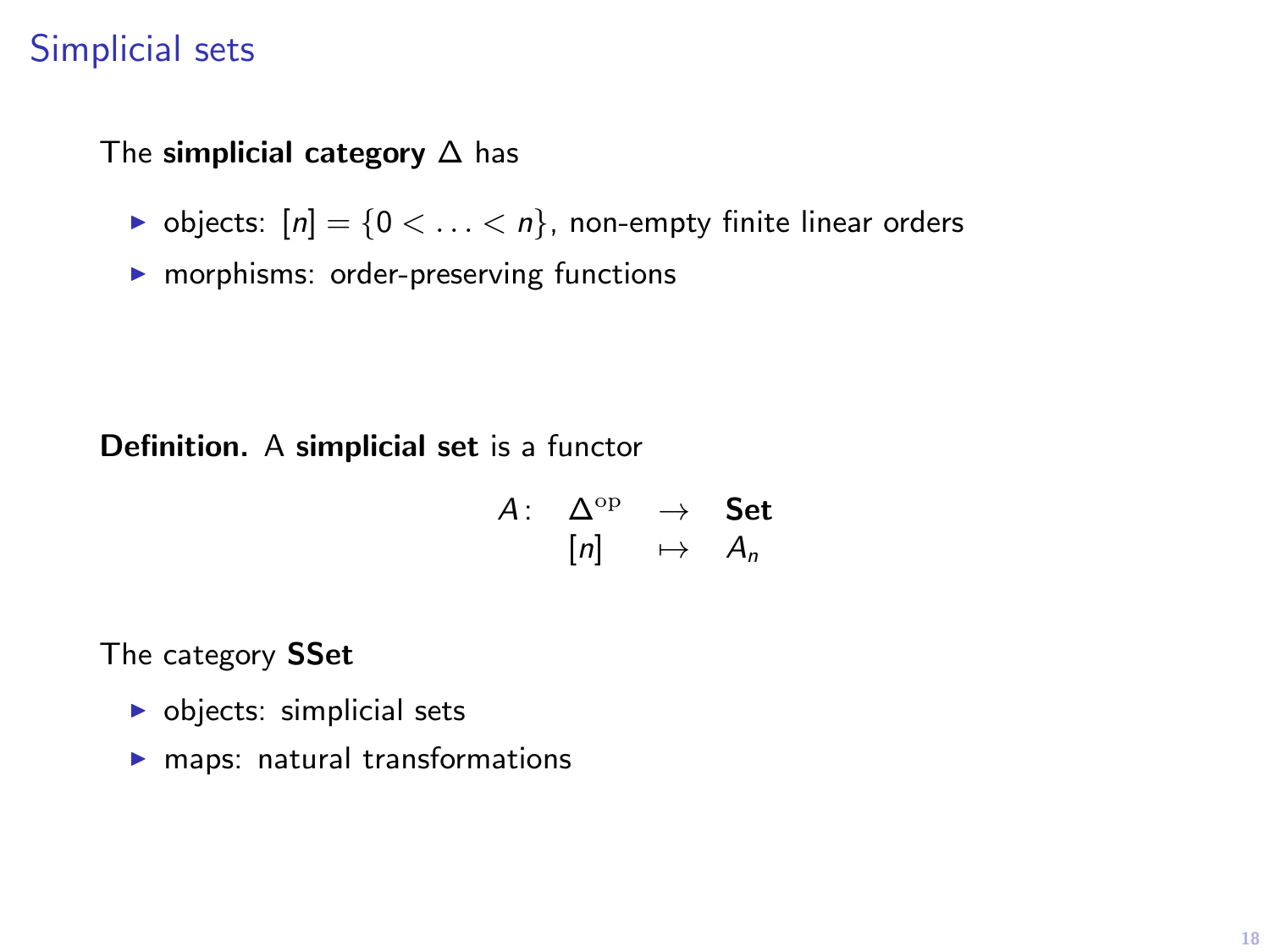#### Simplicial sets as spaces

Idea. We think of a simplicial set as a set of instructions to construct a space:

For  $n > 0$ , define the **topological standard** *n*-simplex

$$
|\Delta^n| = \{(x_0,\ldots,x_n) \in \mathbb{R}^{n+1} \mid x_i \geq 0, x_0 + \ldots + x_n = 1\}
$$

► For  $A \in$  SSet, define its geometric realization

$$
R(A) = \Big(\bigsqcup_{[n]\in\Delta} A_n\times |\Delta^n|\Big)/_{\simeq}
$$

This gives a functor  $R:$  SSet  $\rightarrow$  Top.

Note. For  $[n] \in \Delta$ , there is  $\Delta^n \in \mathsf{SSet}$  such that

$$
R(\Delta^n) \cong |\Delta^n|
$$

This is called the (simplicial) standard  $n$ -simplex.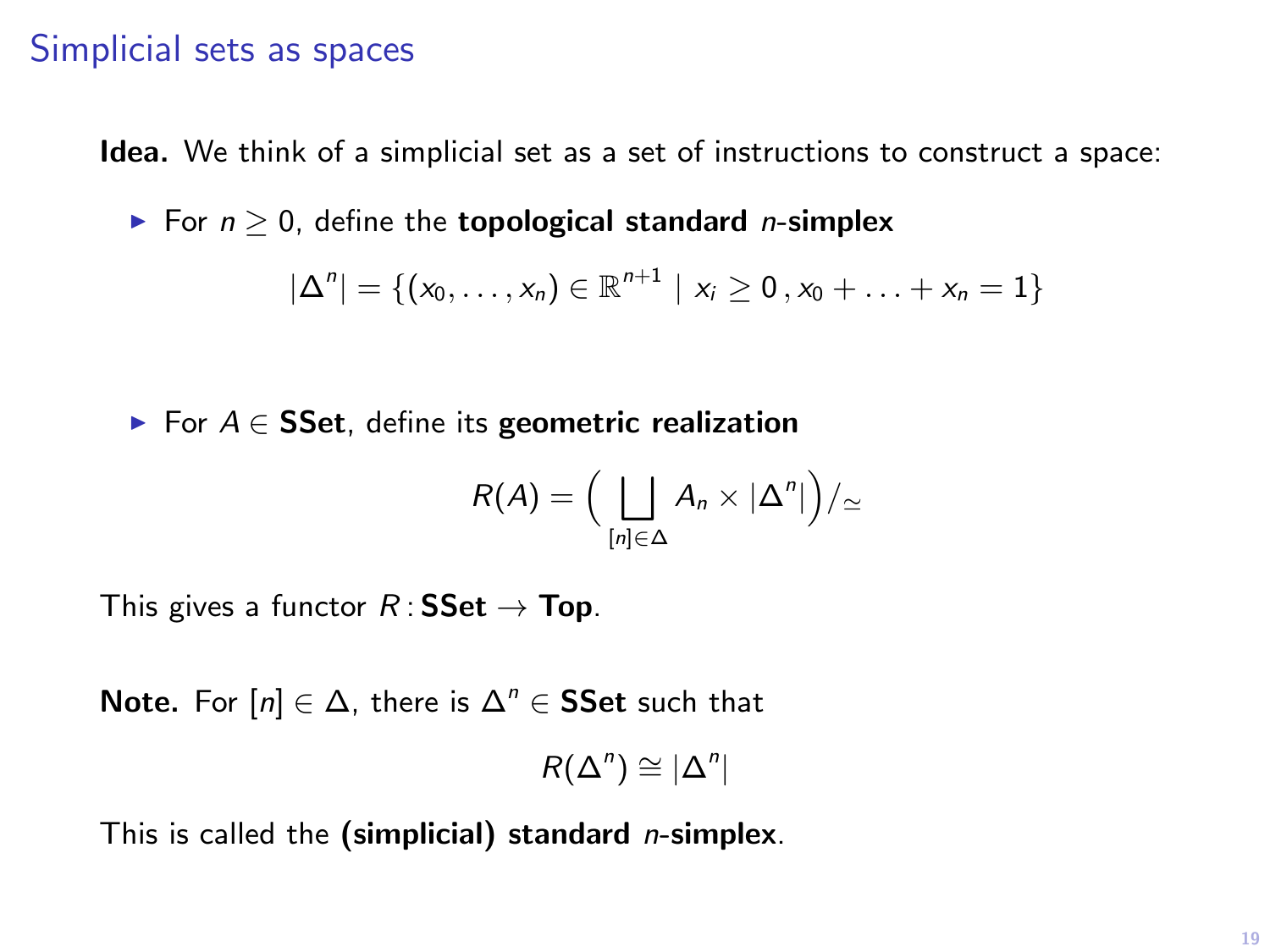#### Examples: nerve of a groupoid

Given a groupoid G, its nerve is the simplicial set

$$
\textit{NG}:\Delta^{\text{op}}\rightarrow\textbf{Set}
$$

defined by

 $(NG)<sub>n</sub>$  = set of strings of *n*-composable arrows in G

$$
= \{ x_0 \xrightarrow{f_1} x_1 \xrightarrow{f_1} x_2 \xrightarrow{f_n} \dots \xrightarrow{f_n} x_n \}
$$

Note.

- $\triangleright$  NG captures objects and maps of G, not composition.
- $\triangleright$  This gives a functor  $N:$  Gpd  $\rightarrow$  SSet.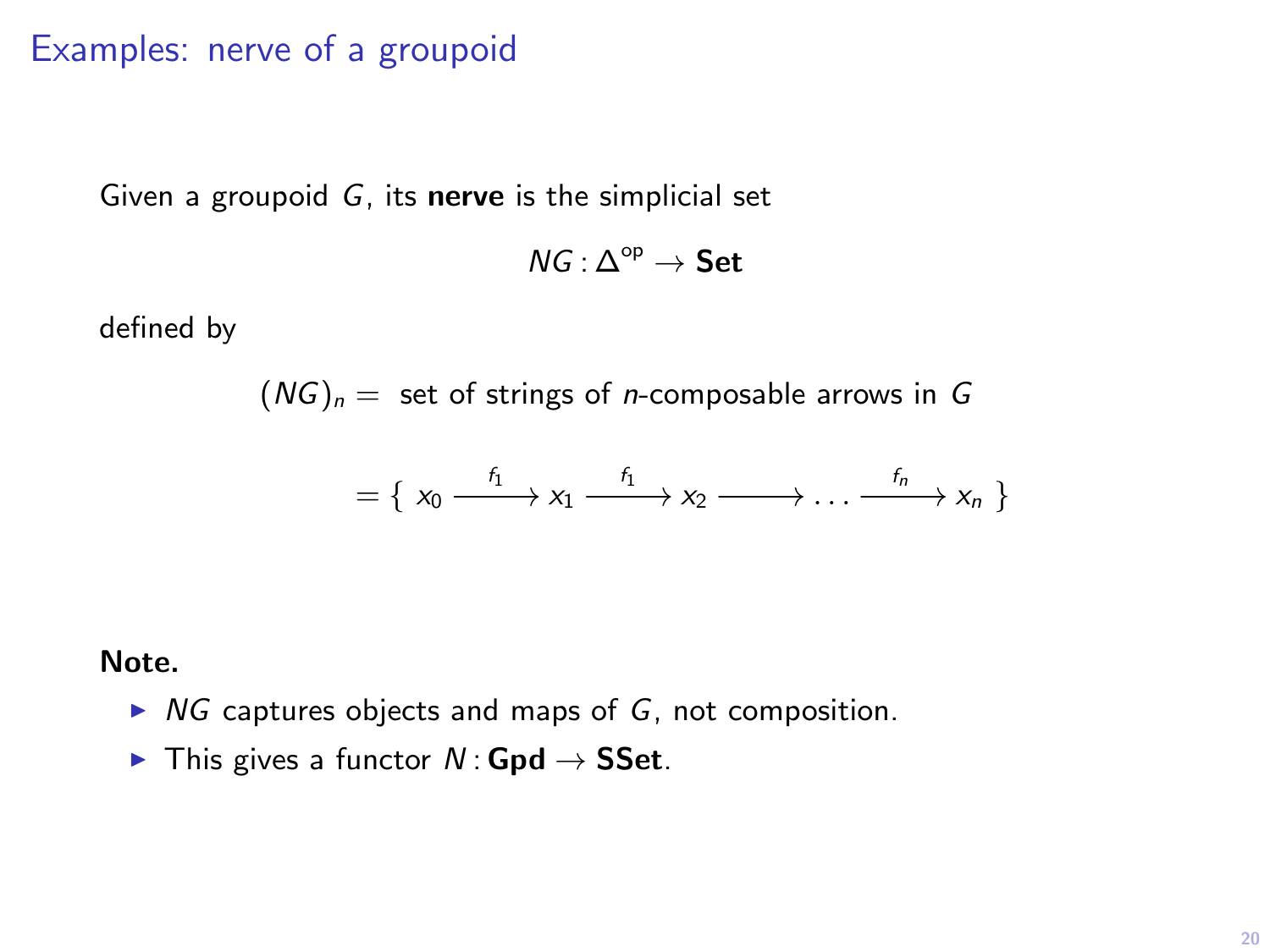## The category of simplicial sets

SSet is a presheaf category  $\Rightarrow$ 

- $\triangleright$  it has all small limits and colimits
- $\triangleright$  it is locally cartesian closed: all slices are cartesian closed. Equivalently:

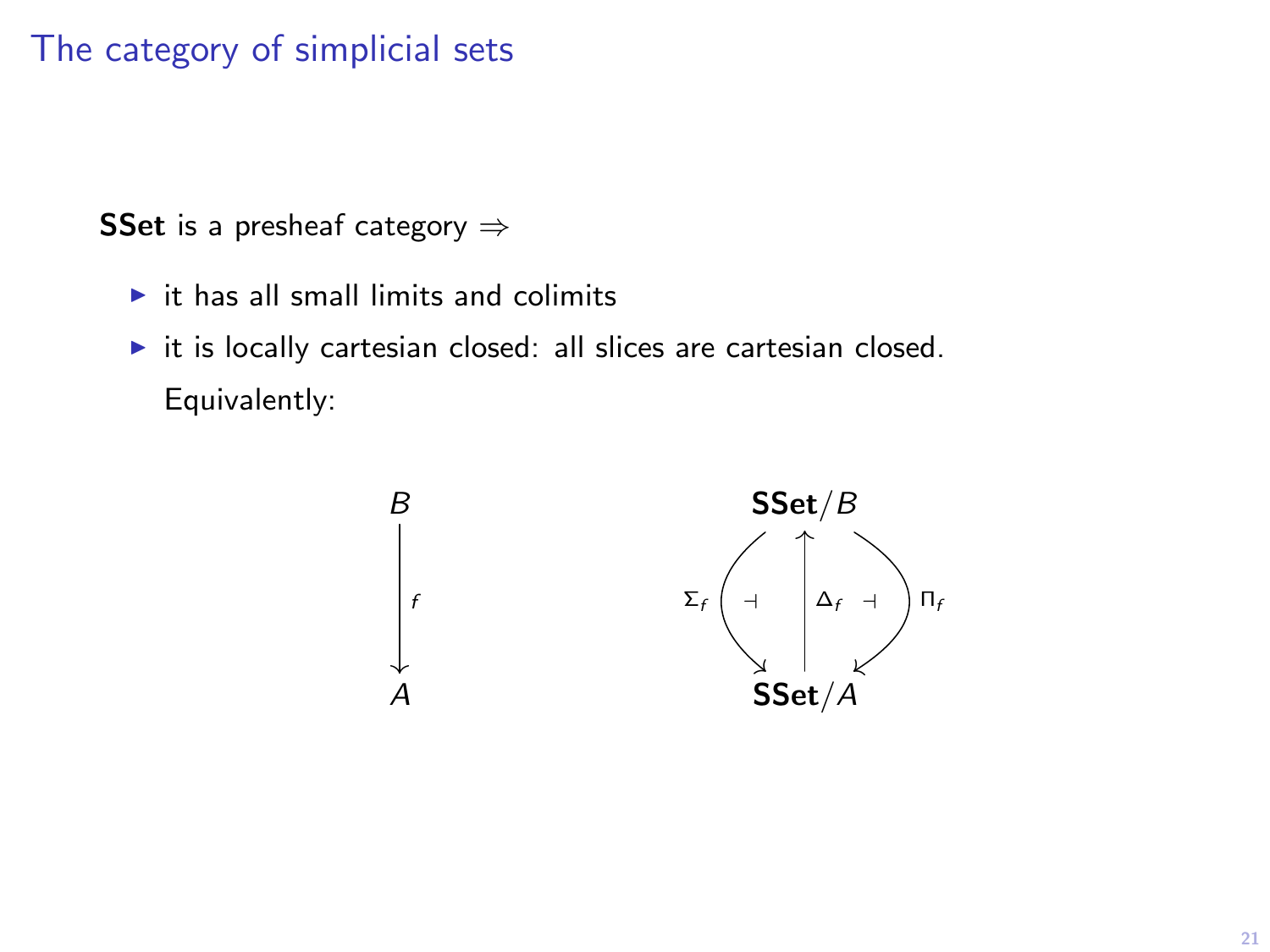### Kan fibrations

**Definition.** A map  $p: B \to A$  is a **Kan fibration** if every diagram



has a diagonal filler. Here,  $\Lambda_k^n$  is obtained by removing from  $\Delta^n$  its interior and the interior of the face opposite the *k*-th vertex, and  $h_k^n$  the inclusion.

Examples.



Note.  $p : B \to A$  is an isofibration in  $Gpd \Rightarrow Np : NB \to NA$  Kan fibration.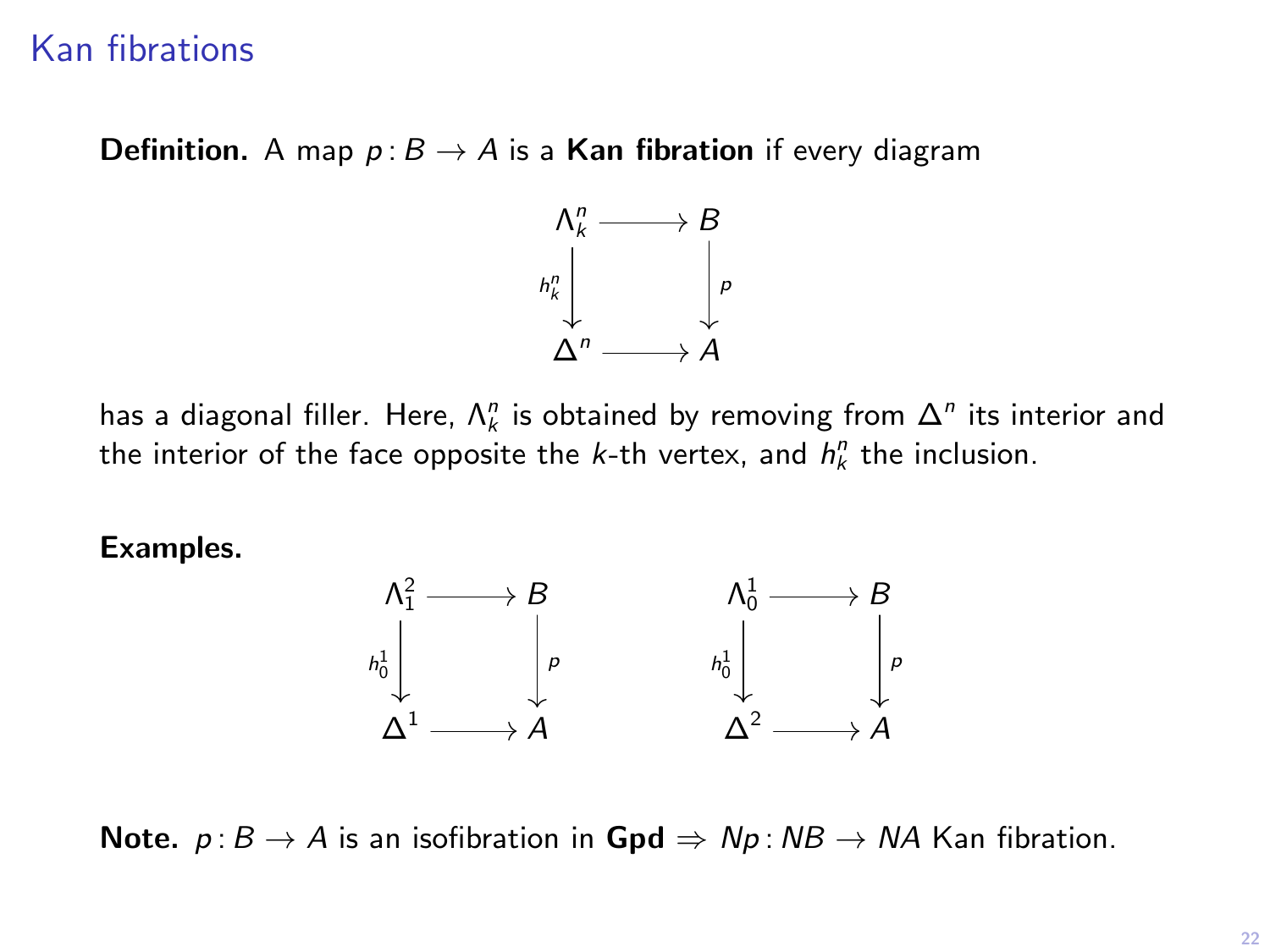### The model structure on simplicial sets

Theorem. The category SSet admits a model structure where

- $\triangleright$  Weq = weak homotopy equivalences
- $\blacktriangleright$  Fib = Kan fibrations
- $\triangleright$  Cof = monomorphisms

Note. The fibrant objects are the Kan complexes:



**Note.** G groupoid  $\Rightarrow$  NG Kan complex (using the composition and inverses)

Kan complexes can be seen as weak ∞-groupoids.